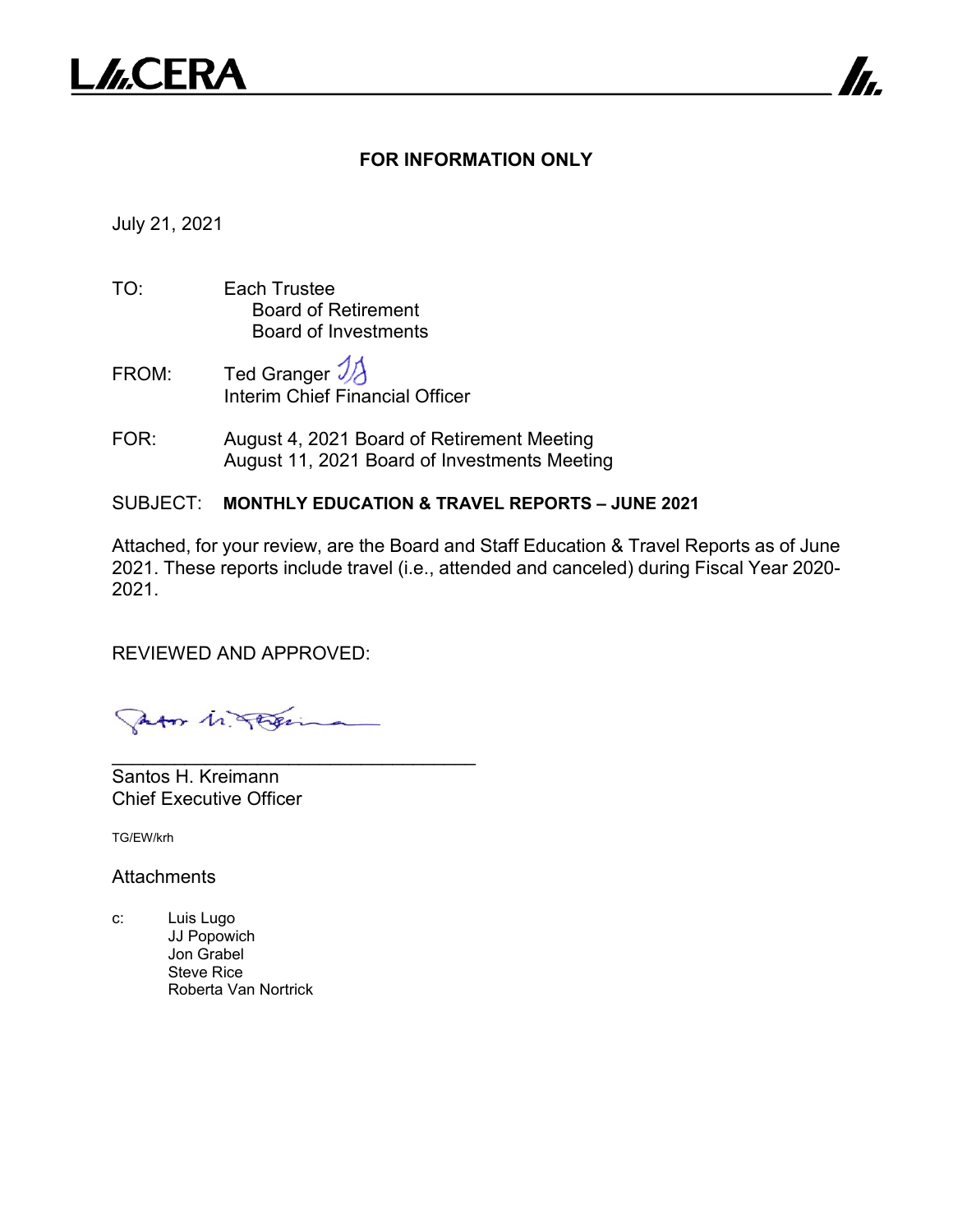

# **BOARD EDUCATION AND TRAVEL REPORT FOR FISCAL YEAR 2020 - 2021**

|                               | Attendee Purpose of Travel - Location                                                                                         | <b>Event Dates</b>      | <b>Travel Status</b> |  |  |  |
|-------------------------------|-------------------------------------------------------------------------------------------------------------------------------|-------------------------|----------------------|--|--|--|
| <b>Alan Bernstein</b>         |                                                                                                                               |                         |                      |  |  |  |
| B                             | Edu - NACD Real Estate Industry Outlook: Insights, Impacts and<br>Opportunities - VIRTUAL                                     | 09/02/2020 - 09/02/2020 | Attended             |  |  |  |
|                               | Edu - 2020 Milken Institute Virtual Global Conference - VIRTUAL                                                               | 10/12/2020 - 10/21/2020 | Attended             |  |  |  |
|                               | Edu- 2020 SACRS Fall Virtual Conference - VIRTUAL                                                                             | 11/10/2020 - 11/13/2020 | Attended             |  |  |  |
|                               | Edu - Virtual Pension Bridge Alternatives - VIRTUAL                                                                           | 01/26/2021 - 01/28/2021 | Attended             |  |  |  |
|                               | Edu - CII's 2021 Spring Conference - VIRTUAL                                                                                  | 03/08/2021 - 03/10/2021 | Attended             |  |  |  |
|                               | <b>Elizabeth Ginsberg</b>                                                                                                     |                         |                      |  |  |  |
| B                             | Edu - CALAPRS Principles for Trustees - VIRTUAL                                                                               | 08/18/2020 - 08/26/2020 | Attended             |  |  |  |
|                               | Edu - CALAPRS Advanced Principles for Trustees - VIRTUAL                                                                      | 06/07/2021 - 06/11/2021 | Attended             |  |  |  |
| <b>Vivian Gray</b>            |                                                                                                                               |                         |                      |  |  |  |
| B                             | Edu - SACRS Public Pension Investment Management Program 2020 -<br><b>VIRTUAL</b>                                             | 07/28/2020 - 08/13/2020 | Attended             |  |  |  |
|                               | Edu - Koried Black Directors' Virtual Workshop - VIRTUAL                                                                      | 10/15/2020 - 10/15/2020 | Attended             |  |  |  |
|                               | Edu- 2020 SACRS Fall Virtual Conference - VIRTUAL                                                                             | 11/10/2020 - 11/13/2020 | Attended             |  |  |  |
|                               | Edu - Milken Institute: Walk the Talk: Investing in the Future of Black Banks,<br>Entrepreneurship, and Opportunity - VIRTUAL | 02/24/2021 - 02/24/2021 | Attended             |  |  |  |
|                               | Edu - CALAPRS General Assembly - VIRTUAL                                                                                      | 03/08/2021 - 03/09/2021 | Attended             |  |  |  |
|                               | Edu - NASP 11th Annual Day of Education in Private Equity - VIRTUAL                                                           | 03/25/2021 - 03/26/2021 | Attended             |  |  |  |
|                               | Edu - NCPERS 2021 Legislative Conference - VIRTUAL                                                                            | 04/20/2021 - 04/20/2021 | Attended             |  |  |  |
|                               | Edu - SACRS Spring Conference - VIRTUAL                                                                                       | 05/11/2021 - 05/14/2021 | Attended             |  |  |  |
|                               | Edu - NACD Women in the Boardroom: Pathways to a Board Seat -<br><b>VIRTUAL</b>                                               | 05/18/2021 - 05/18/2021 | Attended             |  |  |  |
| <b>David Green</b>            |                                                                                                                               |                         |                      |  |  |  |
| B<br>$\overline{\phantom{a}}$ | Edu - PPI 2020 Summer Roundtable - Los Angeles CA                                                                             | 07/14/2020 - 07/16/2020 | Attended             |  |  |  |
|                               | Edu - Pacific Council - "Beyond the Horizon" Summit - VIRTUAL                                                                 | 07/20/2020 - 07/24/2020 | Attended             |  |  |  |
|                               | Edu - The Pacific Council on International Policy's PolicyWest 2020 -<br><b>VIRTUAL</b>                                       | 12/03/2020 - 12/04/2020 | Attended             |  |  |  |
|                               | Edu - SACRS Spring Conference - VIRTUAL                                                                                       | 05/11/2021 - 05/14/2021 | Attended             |  |  |  |
|                               | <b>Elizabeth Greenwood</b>                                                                                                    |                         |                      |  |  |  |
| B                             | Edu - 2020 Milken Institute Virtual Global Conference - VIRTUAL                                                               | 10/12/2020 - 10/21/2020 | Attended             |  |  |  |
|                               | Edu- PPI 2020 Asia Pacific Roundtable - VIRTUAL                                                                               | 10/20/2020 - 10/22/2020 | Attended             |  |  |  |
|                               | Edu - Yale School of Management Executive Education - Women's<br>Leadership Program - VIRTUAL                                 | 11/18/2020 - 11/18/2020 | Attended             |  |  |  |
| <b>James Harris</b>           |                                                                                                                               |                         |                      |  |  |  |
| в                             | Edu - SACRS Sexual Harassment Prevention Training - VIRTUAL                                                                   | 07/15/2020 - 07/15/2020 | Attended             |  |  |  |
|                               | Edu - SACRS Public Pension Investment Management Program 2020 -<br><b>VIRTUAL</b>                                             | 07/28/2020 - 08/13/2020 | Attended             |  |  |  |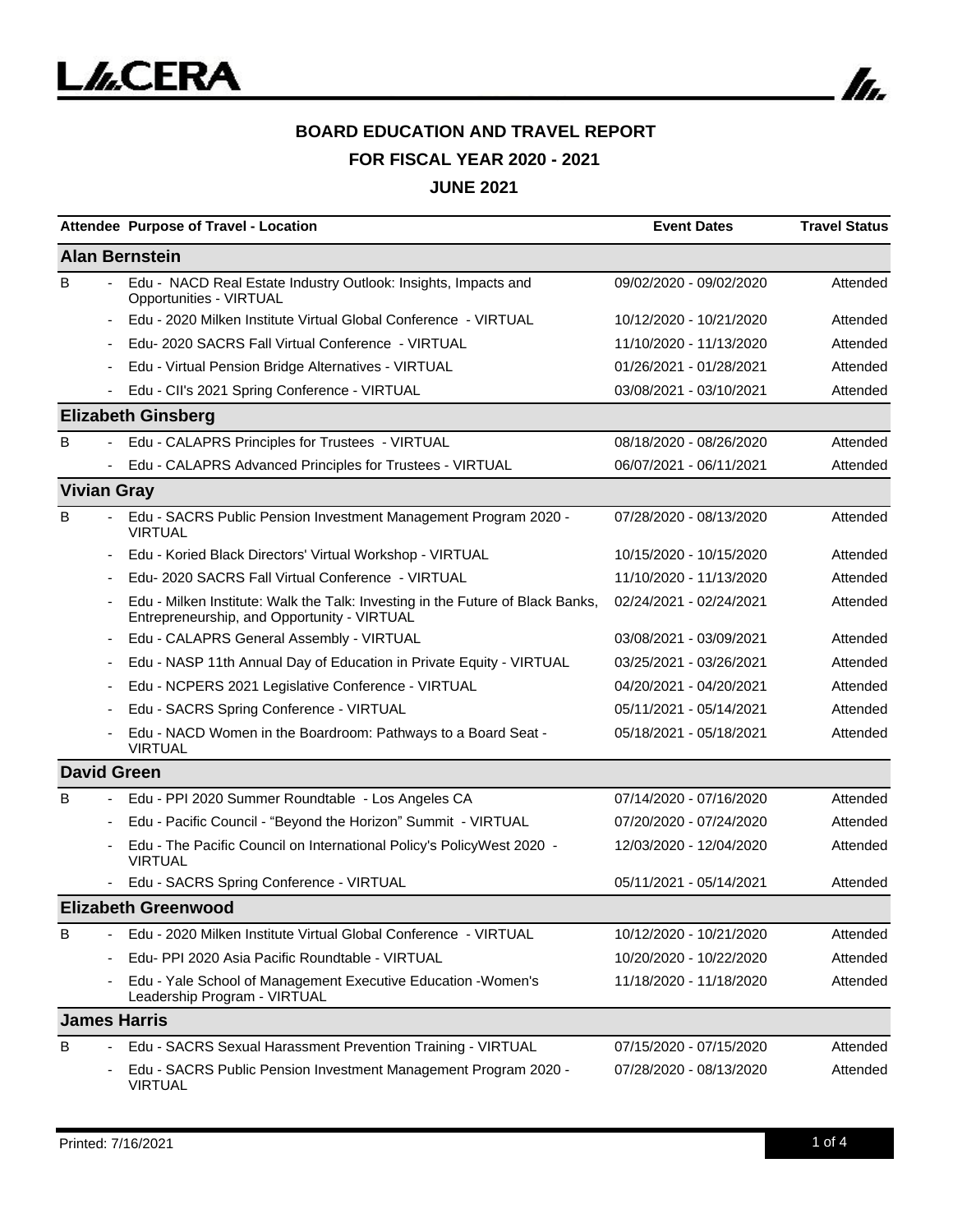

# **BOARD EDUCATION AND TRAVEL REPORT**

**FOR FISCAL YEAR 2020 - 2021**

|                              | <b>Attendee Purpose of Travel - Location</b>                                                              | <b>Event Dates</b>      | <b>Travel Status</b> |
|------------------------------|-----------------------------------------------------------------------------------------------------------|-------------------------|----------------------|
| <b>Patrick Jones</b>         |                                                                                                           |                         |                      |
| в                            | Edu - Goldman Sachs The Pandemic Economy: Rates, the Fed & the Road<br>Ahead - VIRTUAL                    | 04/30/2021 - 04/30/2021 | Attended             |
|                              | Edu - SACRS Spring Conference - VIRTUAL                                                                   | 05/11/2021 - 05/14/2021 | Attended             |
|                              | Edu - NCPERS 2021 Trustee Educational Seminar - VIRTUAL                                                   | 06/08/2021 - 06/09/2021 | Attended             |
| <b>Shawn Kehoe</b>           |                                                                                                           |                         |                      |
| в                            | Edu- PPI 2020 Asia Pacific Roundtable - VIRTUAL                                                           | 10/20/2020 - 10/22/2020 | Attended             |
|                              | Edu - NCPERS Fall Conference - VIRTUAL                                                                    | 02/02/2021 - 02/03/2021 | Attended             |
| <b>Joseph Kelly</b>          |                                                                                                           |                         |                      |
| в                            | Edu - NACD Financial Services Industry Outlook: Future Trends in Middle<br><b>Market Credit - VIRTUAL</b> | 01/07/2021 - 01/07/2021 | Attended             |
|                              | Edu - NACD Hospitality and Travel Industry Outlook: Insights, Impacts, and<br>Opportunities - VIRTUAL     | 01/27/2021 - 01/27/2021 | Attended             |
|                              | Edu - PPI Virtual Roundtable - VIRTUAL                                                                    | 02/16/2021 - 02/18/2021 | Attended             |
|                              | Edu - CII's 2021 Spring Conference - VIRTUAL                                                              | 03/08/2021 - 03/10/2021 | Attended             |
|                              | Edu - NACD - Conversation with Walter Isaacson - VIRTUAL                                                  | 03/08/2021 - 03/08/2021 | Attended             |
|                              | Edu - NASP 11th Annual Day of Education in Private Equity - VIRTUAL                                       | 03/25/2021 - 03/26/2021 | Attended             |
| $\overline{\phantom{a}}$     | Edu - SACRS Spring Conference - VIRTUAL                                                                   | 05/11/2021 - 05/14/2021 | Attended             |
| <b>Keith Knox</b>            |                                                                                                           |                         |                      |
| в                            | Edu - PPI 2020 Summer Roundtable - Los Angeles CA                                                         | 07/14/2020 - 07/16/2020 | Attended             |
| $\qquad \qquad \blacksquare$ | Edu - SACRS Public Pension Investment Management Program 2020 -<br><b>VIRTUAL</b>                         | 07/28/2020 - 08/13/2020 | Attended             |
|                              | Edu - CII & NYU Corporate Governance Bootcamp - VIRTUAL                                                   | 09/23/2020 - 09/25/2020 | Attended             |
|                              | Edu - 2020 Milken Institute Virtual Global Conference - VIRTUAL                                           | 10/12/2020 - 10/21/2020 | Attended             |
|                              | Edu - CALAPRS Virtual Trustees Round Table - VIRTUAL                                                      | 10/23/2020 - 10/23/2020 | Attended             |
| $\overline{\phantom{a}}$     | Edu - PPI Virtual Roundtable - VIRTUAL                                                                    | 02/16/2021 - 02/18/2021 | Attended             |
|                              | Edu - TLF Political Accountability and Investment - VIRTUAL                                               | 02/23/2021 - 02/23/2021 | Attended             |
|                              | Edu - NCPERS Accredited Fiduciary Program (Module 1 & 2) - VIRTUAL                                        | 03/02/2021 - 03/05/2021 | Attended             |
| $\overline{a}$               | Edu - NCPERS Accredited Fiduciary Program (Module 3 & 4) - VIRTUAL                                        | 03/09/2021 - 03/12/2021 | Attended             |
| $\overline{a}$               | Edu - NCPERS 2021 Legislative Conference - VIRTUAL                                                        | 04/20/2021 - 04/20/2021 | Attended             |
| $\overline{a}$               | Edu - 2021 Annual Virtual Pension Bridge Conference - VIRTUAL                                             | 05/04/2021 - 05/07/2021 | Attended             |
|                              | Edu - NACD Cyber Risk Oversight Program - VIRTUAL                                                         | 05/06/2021 - 06/30/2021 | Attended             |
|                              | Edu - CALAPRS Virtual Trustees Round Table - VIRTUAL                                                      | 05/10/2021 - 05/10/2021 | Attended             |
|                              | Edu - SACRS Spring Conference - VIRTUAL                                                                   | 05/11/2021 - 05/14/2021 | Attended             |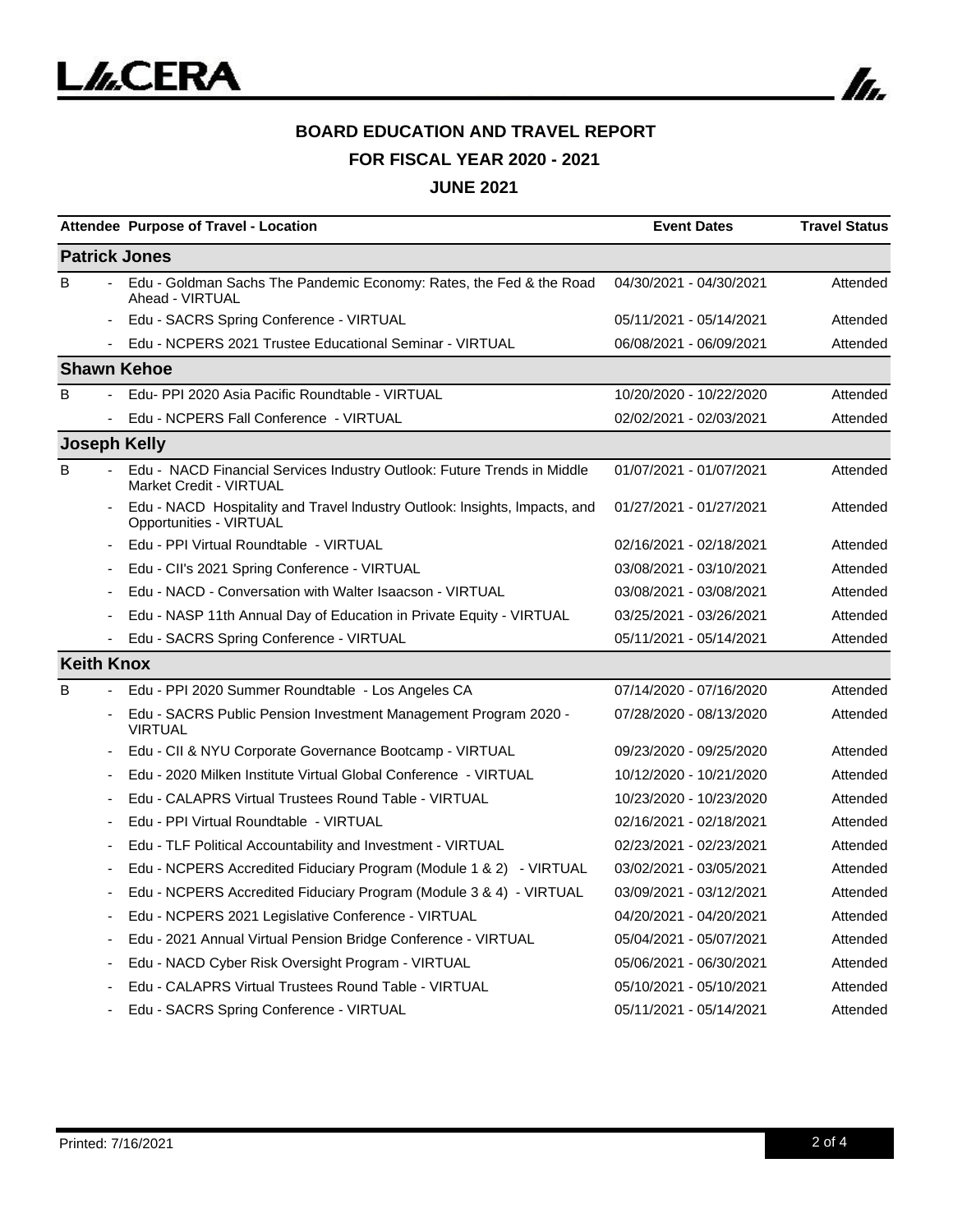

### **BOARD EDUCATION AND TRAVEL REPORT FOR FISCAL YEAR 2020 - 2021**

|                               | Attendee Purpose of Travel - Location                                                     | <b>Event Dates</b>      | <b>Travel Status</b> |  |  |
|-------------------------------|-------------------------------------------------------------------------------------------|-------------------------|----------------------|--|--|
| <b>Wayne Moore</b>            |                                                                                           |                         |                      |  |  |
| B                             | Edu- NASP 31st Annual Virtual Pension & Financial Services Conference -<br><b>VIRTUAL</b> | 12/07/2020 - 12/10/2020 | Attended             |  |  |
| $\blacksquare$                | Edu - NASP 11th Annual Day of Education in Private Equity - VIRTUAL                       | 03/25/2021 - 03/26/2021 | Attended             |  |  |
| <b>Ronald Okum</b>            |                                                                                           |                         |                      |  |  |
| B                             | Edu-2020 SACRS Fall Virtual Conference - VIRTUAL                                          | 11/10/2020 - 11/13/2020 | Attended             |  |  |
|                               | Edu - SACRS Spring Conference - VIRTUAL                                                   | 05/11/2021 - 05/14/2021 | Attended             |  |  |
| <b>William Pryor</b>          |                                                                                           |                         |                      |  |  |
| B                             | Edu - NCPERS Fall Conference - VIRTUAL                                                    | 02/02/2021 - 02/03/2021 | Attended             |  |  |
| <b>Les Robbins</b>            |                                                                                           |                         |                      |  |  |
| B<br>$\overline{\phantom{a}}$ | Edu - IFEBP 66th Annual Employee Benefits Conference - VIRTUAL                            | 11/10/2020 - 11/13/2020 | Attended             |  |  |
|                               | Edu - NCPERS 2021 Legislative Conference - VIRTUAL                                        | 04/20/2021 - 04/20/2021 | Attended             |  |  |
|                               | Edu - SACRS Spring Conference - VIRTUAL                                                   | 05/11/2021 - 05/14/2021 | Attended             |  |  |
| X<br>$\blacksquare$           | Edu - IFEBP 66th Annual Employee Benefits Conference - Honolulu HI                        | 11/15/2020 - 11/18/2020 | <b>Host Canceled</b> |  |  |
| <b>Gina Sanchez</b>           |                                                                                           |                         |                      |  |  |
| B<br>$\overline{\phantom{a}}$ | Edu - SACRS Sexual Harassment Prevention Training - VIRTUAL                               | 07/15/2020 - 07/15/2020 | Attended             |  |  |
| $\overline{\phantom{a}}$      | Edu - 2020 Milken Institute Virtual Global Conference - VIRTUAL                           | 10/12/2020 - 10/21/2020 | Attended             |  |  |
|                               | Edu - 2020 Virtual NACD Summit - VIRTUAL                                                  | 10/12/2020 - 10/13/2020 | Attended             |  |  |
|                               | Edu - CALAPRS Virtual Trustees Round Table - VIRTUAL                                      | 10/23/2020 - 10/23/2020 | Attended             |  |  |
|                               | Edu- 2020 SACRS Fall Virtual Conference - VIRTUAL                                         | 11/10/2020 - 11/13/2020 | Attended             |  |  |
|                               | Edu - Harvard Business School Executive Education - Audit Committees -<br><b>VIRTUAL</b>  | 11/12/2020 - 11/14/2020 | Attended             |  |  |
|                               | Edu - NCPERS Fall Conference - VIRTUAL                                                    | 02/02/2021 - 02/03/2021 | Attended             |  |  |
| $\overline{\phantom{a}}$      | Edu - Virtual Oxford Scenarios Programme - VIRTUAL                                        | 04/20/2021 - 05/20/2021 | Attended             |  |  |
|                               | Edu - 2021 Annual Virtual Pension Bridge Conference - VIRTUAL                             | 05/04/2021 - 05/07/2021 | Attended             |  |  |
|                               | Edu - SACRS Spring Conference - VIRTUAL                                                   | 05/11/2021 - 05/14/2021 | Attended             |  |  |
|                               | Edu - NACD Women in the Boardroom: Pathways to a Board Seat -<br><b>VIRTUAL</b>           | 05/18/2021 - 05/18/2021 | Attended             |  |  |
|                               | Edu - NACD ESG Continuous Learning Cohort - VIRTUAL                                       | 06/16/2021 - 06/16/2021 | Attended             |  |  |
|                               | Edu - 2021 Virtual Milken Institute Future of Health Summit - VIRTUAL                     | 06/22/2021 - 06/23/2021 | Attended             |  |  |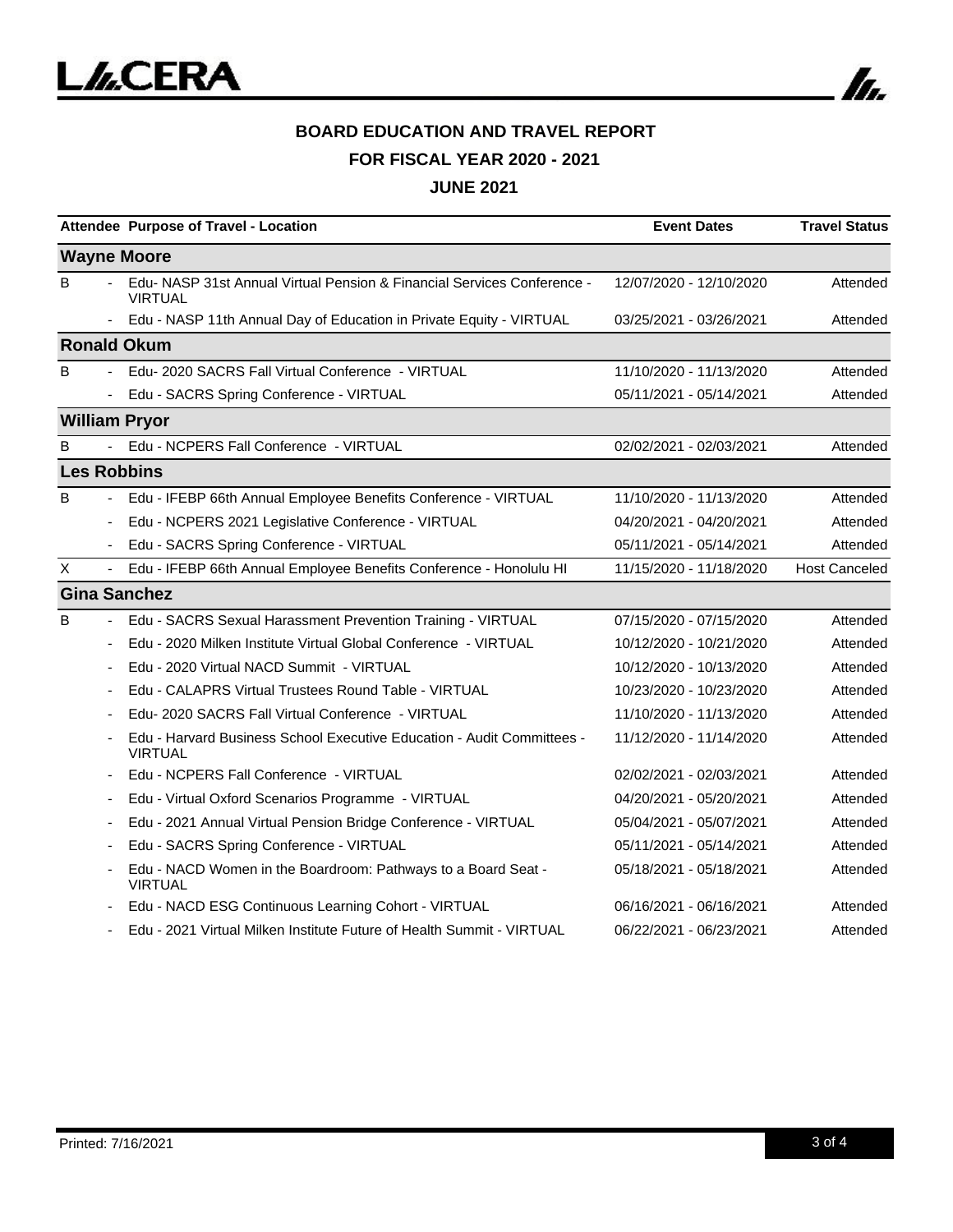

## **BOARD EDUCATION AND TRAVEL REPORT FOR FISCAL YEAR 2020 - 2021**

#### **JUNE 2021**

|                          | Attendee Purpose of Travel - Location                                                                         | <b>Event Dates</b>      | <b>Travel Status</b> |
|--------------------------|---------------------------------------------------------------------------------------------------------------|-------------------------|----------------------|
| <b>Herman Santos</b>     |                                                                                                               |                         |                      |
| B                        | - Edu- LAVCA's Annual Investor Meeting - VIRTUAL                                                              | 09/14/2020 - 09/17/2020 | Attended             |
| $\blacksquare$           | Edu - Nossaman's 2020 Public Pensions and Investments Fiduciaries' Forum 10/01/2020 - 10/01/2020<br>- VIRTUAL |                         | Attended             |
| $\overline{\phantom{a}}$ | Edu- 2020 SACRS Fall Virtual Conference - VIRTUAL                                                             | 11/10/2020 - 11/13/2020 | Attended             |
| ۰                        | Edu - Virtual PPI Salon: Gearing for Gridlock - VIRTUAL                                                       | 12/10/2020 - 12/10/2020 | Attended             |
| $\sim$                   | Edu - PPI Virtual Roundtable - VIRTUAL                                                                        | 02/16/2021 - 02/18/2021 | Attended             |
| ۰                        | Edu - CII's 2021 Spring Conference - VIRTUAL                                                                  | 03/08/2021 - 03/10/2021 | Attended             |
| $\blacksquare$           | Edu - NASP 11th Annual Day of Education in Private Equity - VIRTUAL                                           | 03/25/2021 - 03/26/2021 | Attended             |
| $\blacksquare$           | Edu - PREA Spring Conference - VIRTUAL                                                                        | 03/25/2021 - 03/26/2021 | Attended             |
| $\overline{\phantom{a}}$ | Edu - PREA International Affinity Group Program - VIRTUAL                                                     | 04/01/2021 - 04/01/2021 | Attended             |
| $\overline{\phantom{a}}$ | Edu - SACRS Spring Conference - VIRTUAL                                                                       | 05/11/2021 - 05/14/2021 | Attended             |

Category Legend:

A - Pre-Approved/Board Approved

B - Includes 1) Educational Conferences and Administrative Meetings in CA where total cost is no more than \$2,000 per Trustee Travel Policy; Section III.A and 2) Virtual Events. Virtual Events are not subject to cost or count limits.

C - Second of two conferences and/or meetings counted as one conference per Trustee Education Policy Section IV.C.2 and Trustee Travel Policy Section IV.

X - Canceled events for which expenses have been incurred.

Z - Trip was Canceled - Balance of \$0.00